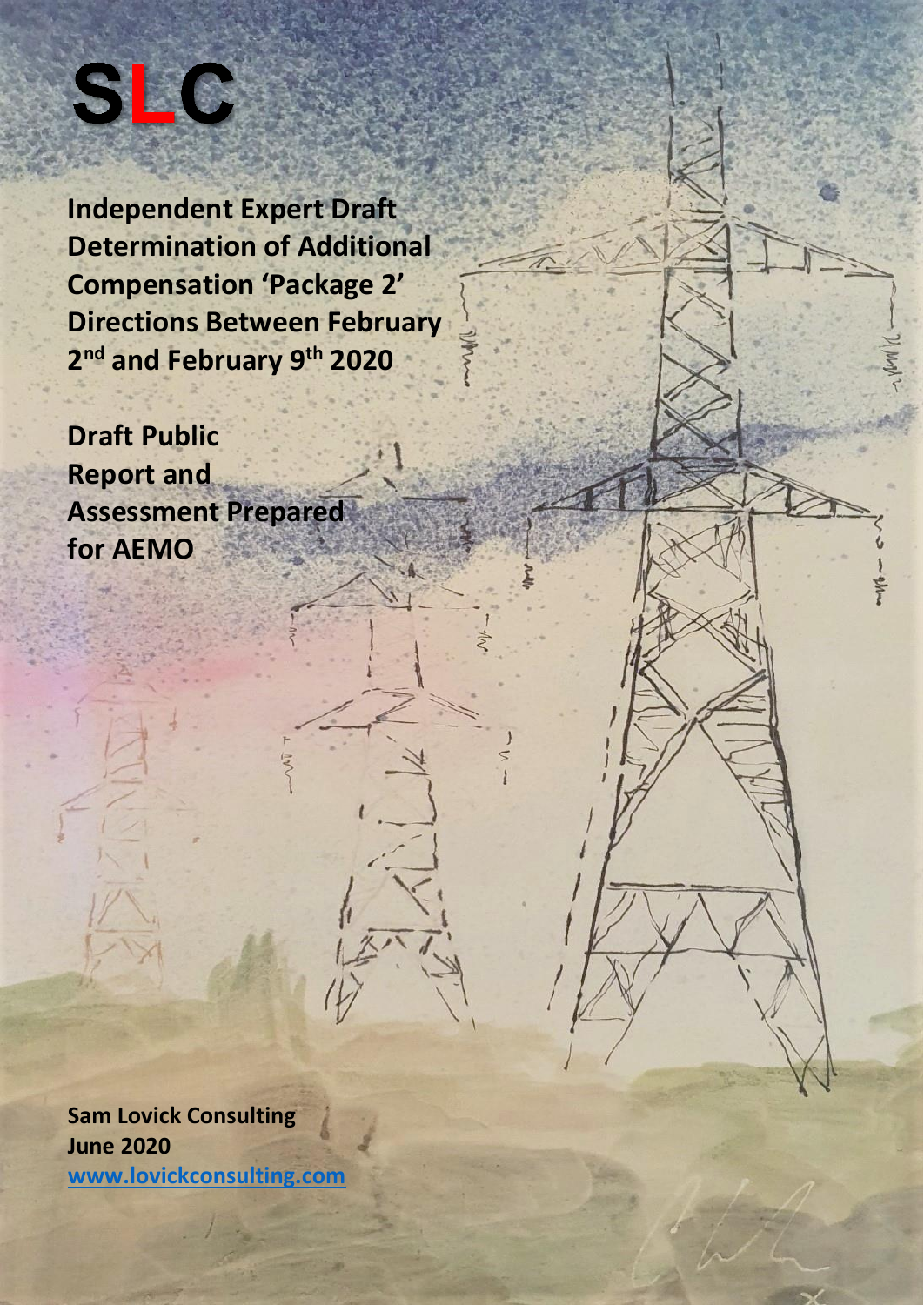

# **Disclaimer**

Sam Lovick Consulting (SLC) has prepared this report exclusively for the use of the party or parties named in the report for the purposes specified in the report. The report must not be used by any person other those parties or persons authorised by those parties, or for other purposes.

The report is supplied in good faith. It reflects the knowledge and expertise of SLC at the time it was prepared. The materials it refers to, or were relied upon in its preparation, are believed by SLC to be reliable and up to date.

No responsibility is accepted for any error of fact or opinion herein. To the extent permitted by law, the report is provided without any warranties, express or implied. SLC does not accept liability for any loss or damage, including without limitation direct, indirect or consequential damages or claims of third parties, that may be caused from use or reliance on this report.

COVER ILLUSTRATION. PYLONS IN THE MIST © CAROLINE LOVICK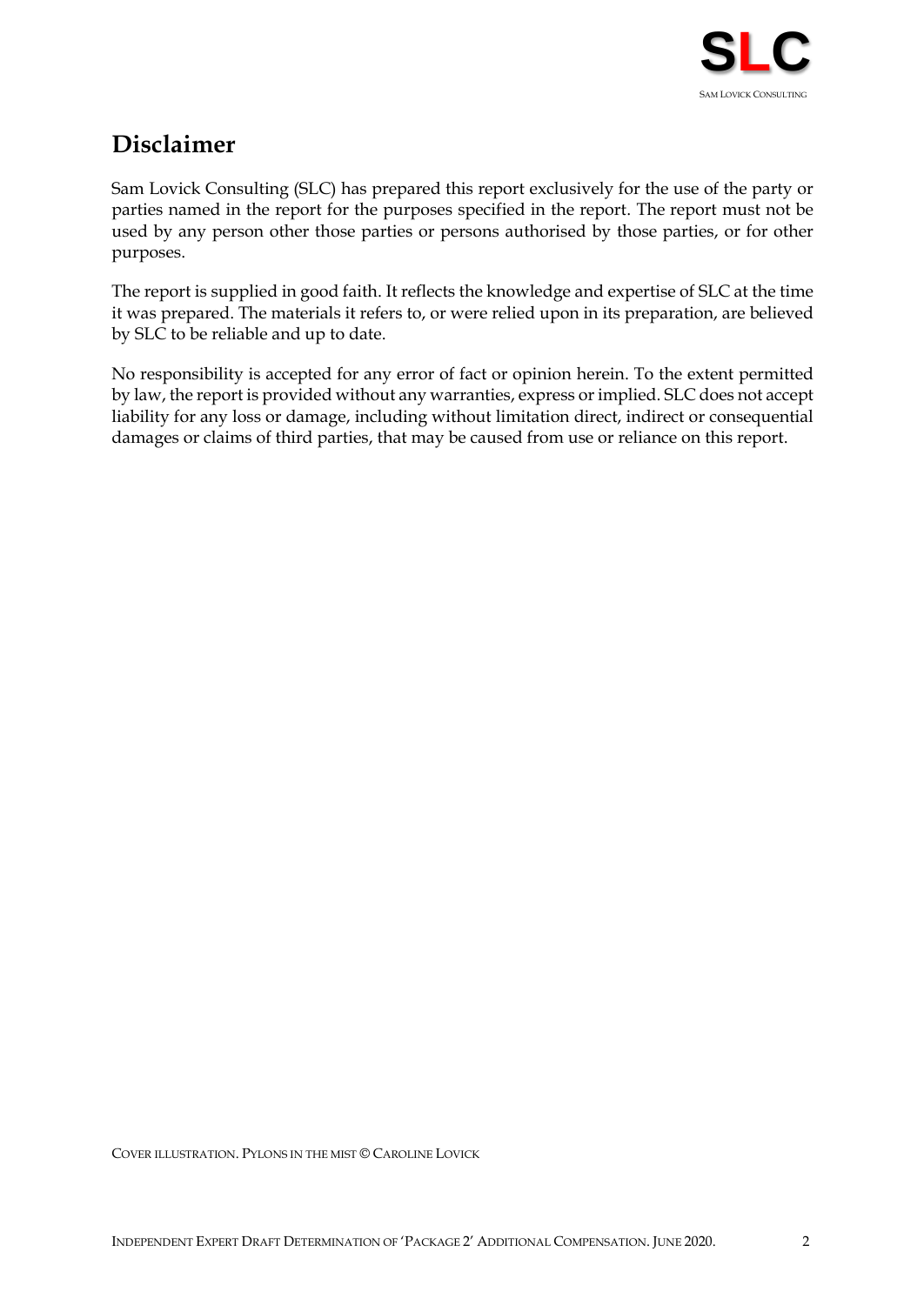

# **Table of contents**

| 3.2.2 |  |
|-------|--|
| 3.2.3 |  |
|       |  |
|       |  |
|       |  |
| 4.2.1 |  |
| 4.2.2 |  |
| 4.2.3 |  |
| 4.2.4 |  |
|       |  |
| 4.3.1 |  |
|       |  |
|       |  |
|       |  |

# **Tables**

|--|--|--|--|--|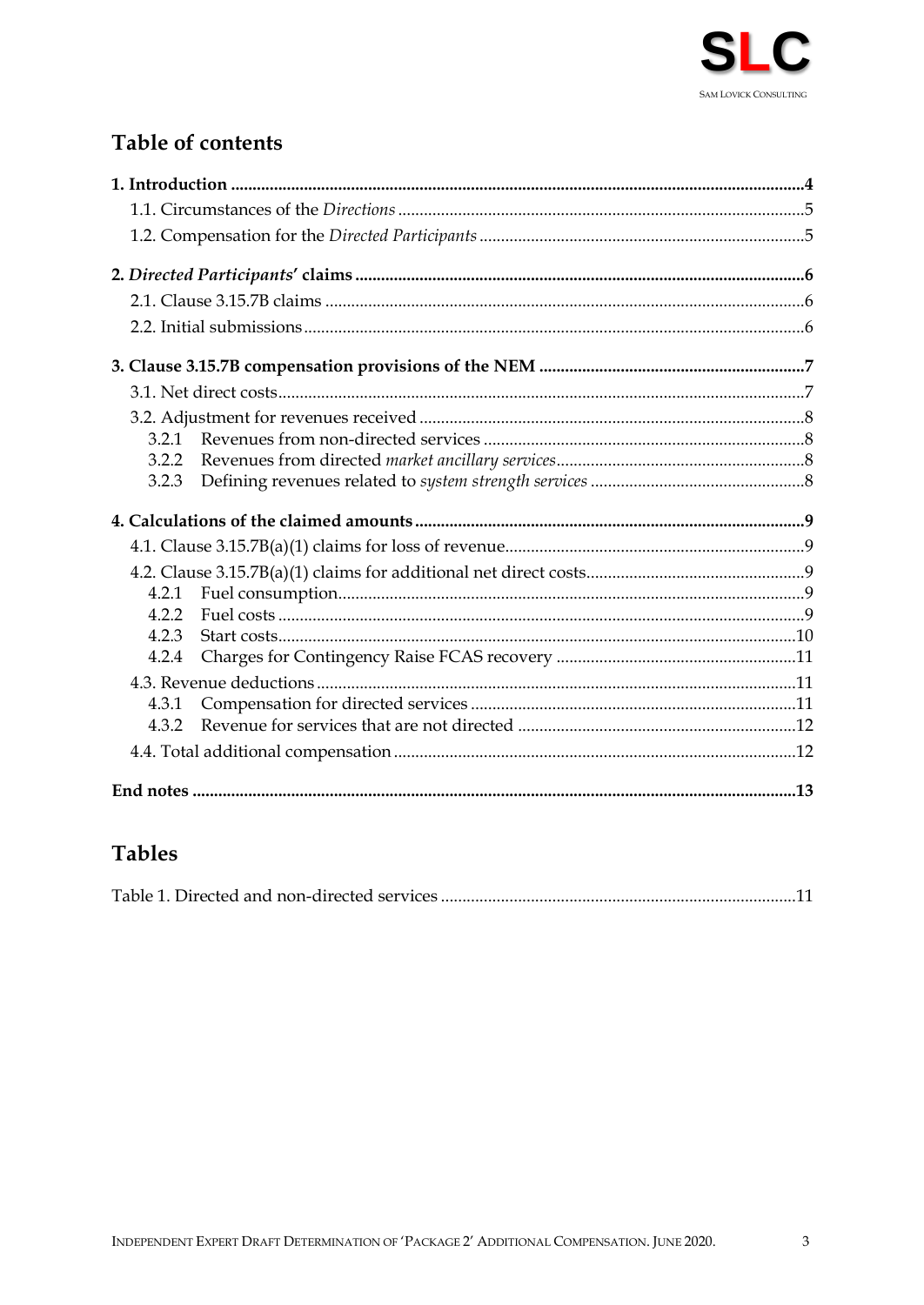

# <span id="page-3-0"></span>**1. Introduction**

This draft report is prepared for the Australian Energy Market Operator (AEMO) in accordance with the requirements of clause 3.12.3 of the National Electricity Rules<sup>i</sup> (NER).

Sam Lovick Consulting (SLC) was appointed by AEMO as an independent expert to determine clause 3.15.7B additional compensation owing for 'package 2' claims by *Directed Participants* arising from *directions* in South Australia between Friday, 31 January 2020 and Sunday, 9 February 2020. This related to seven *directions* covering periods between 2 February 2020 to 9 February 2020:

- to remain synchronised, follow dispatch targets and enable lower 6 second and lower 60 second frequency control ancillary services (FCAS) from 08:00 hrs 4 February 2020 to 15:10 hrs 4 Feb 2020ii ('Claim A');
- to synchronise, follow dispatch targets and enable raise 6 second, lower 6 second and lower 60 second FCAS from 06:30 hrs 2 February 2020 until 16:30 hrs 2 February 2020 ('Claim 1');
- to remain synchronised and follow dispatch targets from 20:00 hrs 2 February 2020 until 10:30 hrs 3 February 2020 ('Claim 2');
- to synchronise and follow dispatch targets from 04:30 hrs 8 February 2020 until 16:30 hrs 9 February 2020 ('Claim 3');
- to remain synchronised, follow dispatch targets and enable raise 6 second, lower 6 second and lower 60 second FCAS from 08:30 hrs 2 February 2020 until 16:30 hrs 2 February 2020 ('Claim 4');
- to remain synchronised and follow dispatch targets from 11:30 hrs 4 February 2020 until 16:30 hrs 9 February 2020 ('Claim 5'); and
- to remain synchronised, follow dispatch targets and enable raise 6 second, lower 6 second and lower 60 second FCAS from 08:00 hrs 2 February 2020 until 16:30 hrs 2 February 2020 ('Claim 6').

AEMO determined that these were *directions* for *system strength services* and FCAS necessary to maintain the system in a secure operating state. The 7 *directions* covered two different generation companies.

National Electricity Rules Version 132 in operation from 1 January 2020 to 4 March 2020, available at <https://www.aemc.gov.au/sites/default/files/2019-12/NER%20v132%20full.pdf> (last viewed 7 June 2020). Unless otherwise stated, references to clauses within this report refer to this version of the NER.

ii In the Directions Information provided by AEMO, the cancellation time for one of the *directions* was erroneously reported as 15:10 hours 2 February 2020 leading. The directed services were also erroneously described as raise 6 second and raise 60 second respectively.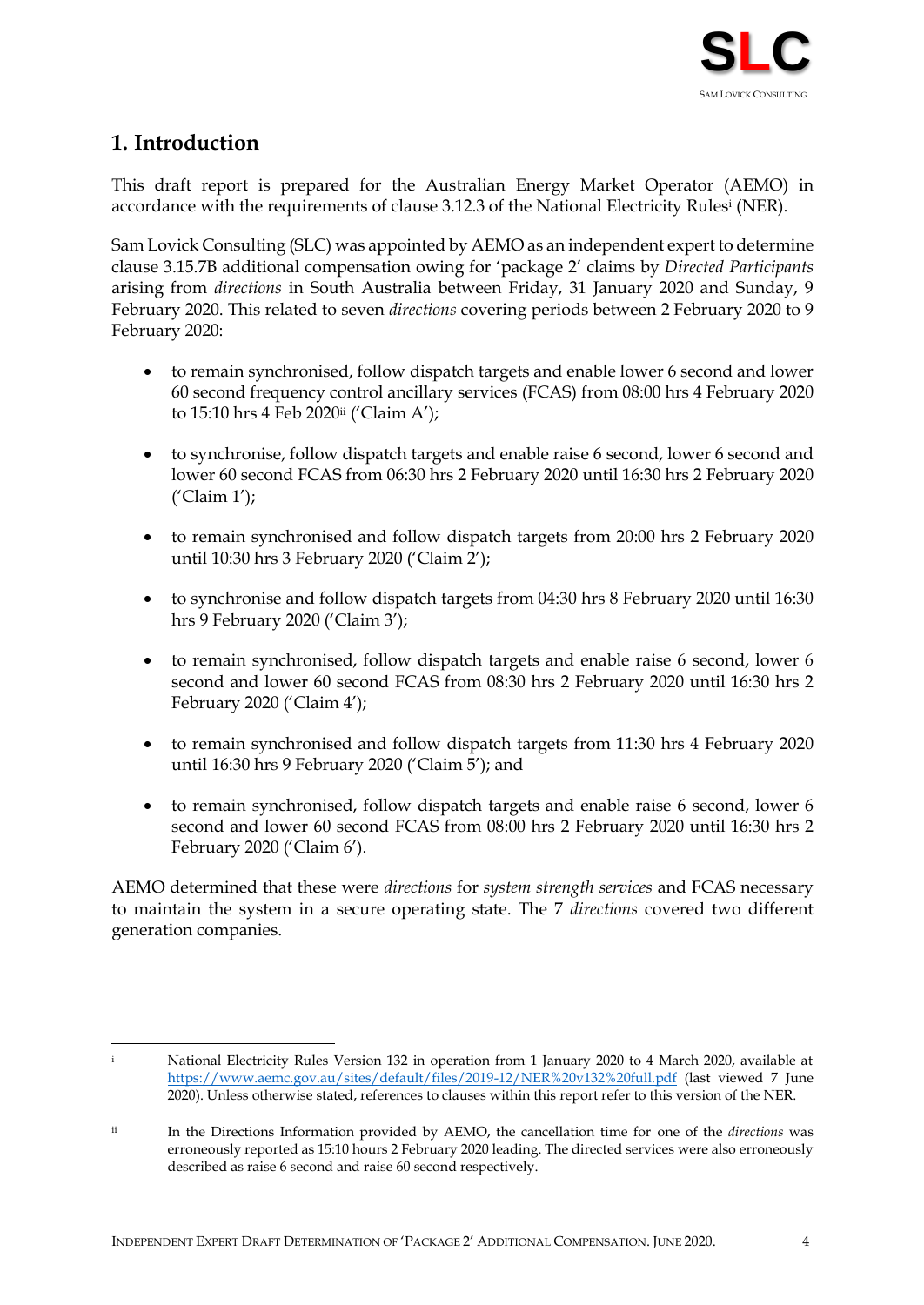

### <span id="page-4-0"></span>**1.1. Circumstances of the** *Directions*

On Friday 31st January 2020, the Heywood Interconnector tripped when a storm caused the collapse of several 500 KV transmission towers in Western Victoria on the Moorabool to Mortlake and Moorabool to Tarrone transmission lines. As a result of this transmission failure, SA operated as an island with no connection to the rest of the National Electricity Market (NEM). Islanded operation persisted for approximately two weeks until AusNet installed and energised a temporary transmission line allowing SA to re-synchronise with the remainder of the NEM. AEMO was required by its standard operating procedures to issue multiple *directions* to secure the operation of the SA island during this period including those identified above.

#### <span id="page-4-1"></span>**1.2. Compensation for the** *Directed Participants*

AEMO determined compensation for these *directions* under clause 3.15.7, which defines a formula for compensating *Directed Participants* for the provision of *energy* and *market ancillary services* based on the 90th percentile *spot price* or *ancillary service price* over the preceding year. Two of the *directions* extended over two billing weeks. AEMO calculated clause 3.15.7 amounts separately for each billing week. AEMO informed the *Directed Participants* of these compensation amounts.

*System strength services* are neither *energy* nor *market ancillary services* within the NER so there is no formulaic mechanism for determining compensation for its provision. Clause 3.15.7A sets out how compensation to *Directed Participants* for services other than *energy* or *market ancillary services* should be determined. However, clause 3.15.7A(a1) excludes services where the *direction* would have been unnecessary had the *Directed Participants* made a *dispatch bid*.

*Energy*, *system strength services* and, to some degree, FCAS are joint products. Accordingly, had *dispatch bids* for *energy* or FCAS been made for these directed units, there would not have been a need for *directions* for *system strength services*. Accordingly, clause 3.15.7A is not enlivened.<sup>(See</sup> endnote 1)

The *Directed Participants* sought additional compensation under clause 3.15.7B in respect of the foregoing *directions*. All these claims met the thresholds set out in clause 3.15.7B(c)(1) for referral to an independent expert.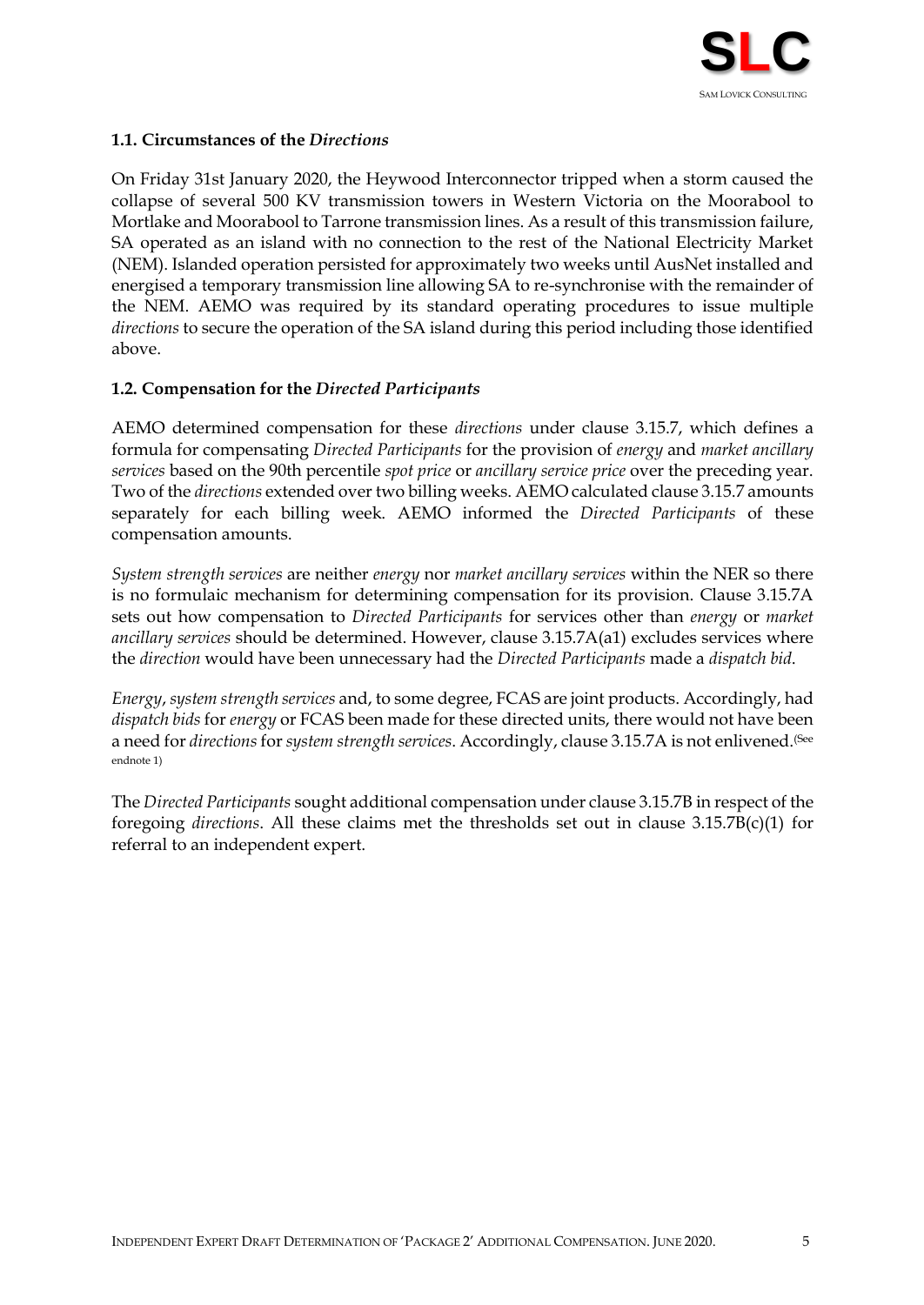

# <span id="page-5-0"></span>**2.** *Directed Participants***' claims**

AEMO provided SLC with details of the clause 3.15.7 compensation to and correspondence with the *Directed Participants* concerning their clause 3.15.7B claims. In addition, SLC called for submissions from the *Directed Participants* as required by clause 3.12.3(c)(2) prior to preparing this report. The *Directed Participants* submitted additional information in support of their claims.

### <span id="page-5-1"></span>**2.1. Clause 3.15.7B claims**

There were three cost elements to claims related to six of the *directions* (Claims 1-6):

- the costs of purchasing fuel to provide the directed services;
- in two of the claims, the costs of having to start the directed units to be able to provide the directed services; and
- a share of the charges levied by AEMO *market generators* to recover the costs of Contingency Raise FCAS.

For each *direction* they claimed these costs minus the amount of compensation received for directed *energy* calculated according to clause 3.15.7.

There was no claim for start costs in Claim A. In addition, Claim A deducted compensation for directed FCAS, directed *energy*, and revenue from non-directed FCAS from their costs in their final claim.

#### <span id="page-5-2"></span>**2.2. Initial submissions**

Both *Directed Participants* provided within the prescribed time limit in respect of each *direction*, a letter summarising the compensation that was sought, signed by an officer, certifying that data supplied was true and correct as required by clause 3.15.7B(b)(3). They also provided spreadsheets detailing the calculations made to determine the amount of additional compensation. The *Directed Participants* also supplied copies of invoices for fuel supplied covering the periods of the *directions.*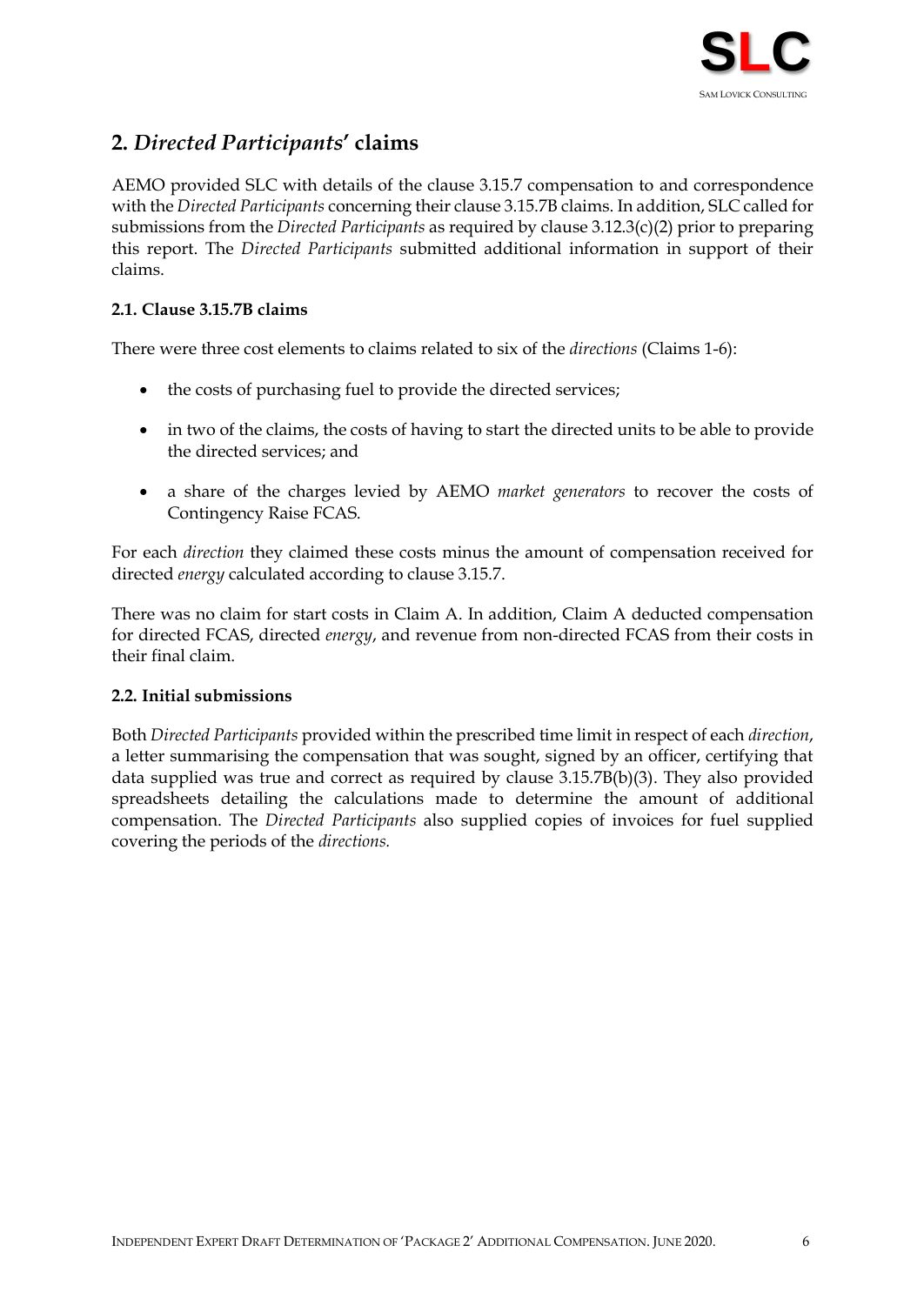

# <span id="page-6-0"></span>**3. Clause 3.15.7B compensation provisions of the NEM**

Clause 3.15.7B compensates *Directed Participants* for (clause 3.15.7B(a)):

- (1) the aggregate of the loss of revenue and additional net direct costs incurred by the *Directed Participant* in respect of a *scheduled generating unit*, *semi-scheduled generating unit* or *scheduled network services*, as the case may be, as a result of the provision of the service under *direction*; less
- (2) the amount notified to that *Directed Participant* pursuant to clause 3.14.5A(g), clause  $3.15.7$ (e) or clause  $3.15.7$ A(f); less
- (3) the aggregate amount the *Directed Participant* is entitled to receive in accordance with clause 3.15.6(c) for the provision of a service rendered as a result of the *direction*.

#### <span id="page-6-1"></span>**3.1. Net direct costs**

Neither generator made a claim for lost revenue under clause 3.15.7B(a)(1), only for additional net direct costs incurred.

'Net direct costs' is not a defined term in the NER, but clause 3.15.7B(a3) sets out, without limitation, seven examples of net direct costs including fuel costs. It is clear from these examples that the term 'net direct costs' encompasses all costs incurred by the *Directed Participant* that would not have been incurred absent the *direction*, and this is the interpretation that has been adopted in the past by independent experts making clause 3.15.7B determinations.

Fuel costs and start costs (which are predominantly fuel related) clearly meet this definition. None of the seven examples of net direct costs in clause 3.15.7B(a3) exactly matches Contingency Raise FCAS recovery charges. Clause 3.15.7B(a3)(6) perhaps comes closest:

other costs incurred in connection with the relevant *generating unit* or *scheduled network services*, where such costs are incurred to enable the *generating unit* or *scheduled network services* to comply with the *direction*.

But it cannot be said that Contingency Raise FCAS recovery charges as such '*enable* the generating unit… to comply with the direction' (emphasis added).

Nevertheless, due to the *direction*, the *Directed Participants* became liable for *trading amounts* under clause 3.15.6A(f) proportional to their *generator energy* in SA as a share of aggregate *generator energy* in SA. There is no exception in clause 3.15.6A(f) for generators that are directed to provide services. If the generators had not been directed, they would not have produced any *generator energy* and would not have been charged for Contingency Raise FCAS recovery. Accordingly, Contingency Raise FCAS recovery is an additional net direct cost; it would not have been incurred absent the *direction*.

AEMO provided settlement data on Contingency Raise FCAS recovery charges which the *Directed Participants* used to determine their compensation claims.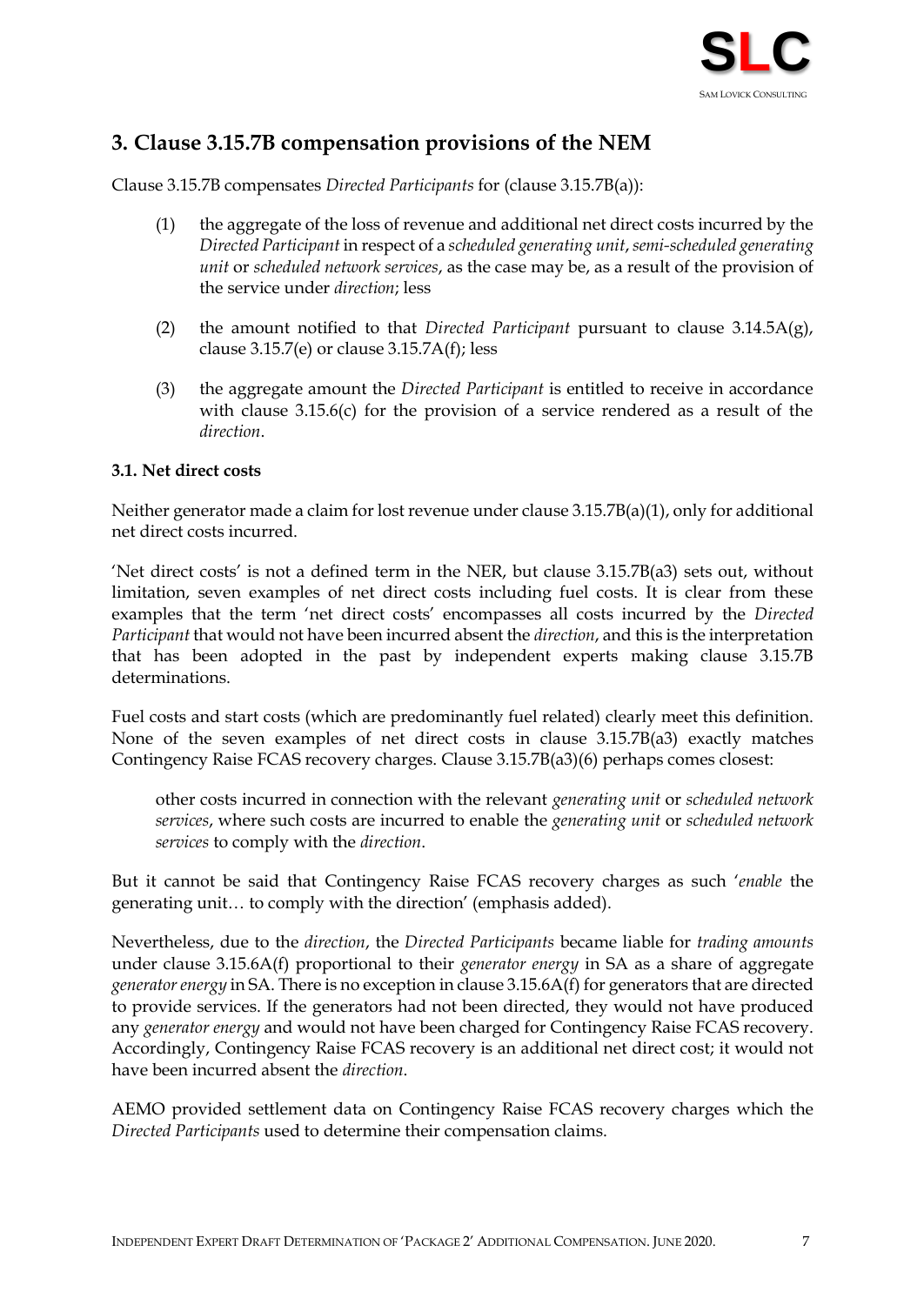

# <span id="page-7-0"></span>**3.2. Adjustment for revenues received**

To determine total compensation, clause 3.15.7B(a)(2) requires that compensation for the directed services calculated according to clauses 3.15.7 and 3.15.7A is deducted from net direct costs. Clause 3.15.7B(a)(3) requires that revenues defined in clause 3.15.6(c) are also deducted, specifically revenue earned by the *Directed Participant* during the *direction* 'from any service, other than the service the subject of the *AEMO intervention event*'.

### <span id="page-7-1"></span>**3.2.1 Revenues from non-directed services**

One *Directed Participant* made no clause 3.15.7B(a)(3) deductions. In contrast, the other deducted the revenue the *trading amounts* they received for the non-directed *market ancillary services* that they provided, specifically fast raise, slow raise, delayed raise, delayed lower and regulation raise.

In our view, the latter approach is correct. Revenue from non-directed *market ancillary services*  should be deducted. The purpose of clause 3.15.7B is to ensure that *Directed Participants* do not make operating losses as a result of being directed. It is therefore appropriate to take account of all revenues that the *Directed Participant* receives during the *direction*. The plain language of the NER supports this view; the *Directed Participant* is entitled to the revenue from any other service which is not the subject of the *direction* (clause 3.15.6(c)), and that must be deducted from any claim (clause 3.15.7B(a)(3)). If revenue from the other sources (plus the revenue from the directed services) is greater than the net direct costs, then no additional compensation can be claimed.

#### <span id="page-7-2"></span>**3.2.2 Revenues from directed** *market ancillary services*

The directed services in four of the claims, the Claim A and Claims 1, 4 and 6, were for *market ancillary services* (FCAS). Compensation for directed *market ancillary services* under clause 3.15.7 is based on the 90th percentile of *ancillary services prices* over the preceding year. AEMO determined the 90<sup>th</sup> percentile price and provided settlement data on compensation accordingly.

#### <span id="page-7-3"></span>**3.2.3 Defining revenues related to** *system strength services*

The directed services in the other three claims were for *system strength services* only. This is not a *market ancillary service*. The NER makes no provision for determining a compensation amount for directed *system strength services*. Compensation cannot be based on clause 3.15.7A because, as noted in sectio[n 1.2,](#page-4-1) AEMO would not have had to make a *direction* had the *Directed Participants* made *dispatch bids*for *energy* or FCAS. This may not be the case for other generating technologies. Hence, in this instance the NER makes no payment for directed *system strength services* as such.

AEMO determined that compensation for *energy* generated while providing the *system strength services* should be calculated in accordance with clause 3.15.7 as if *energy* was the directed service. *Energy* compensation is therefore based on 90th percentile *spot price* over the preceding year. AEMO also calculated compensation for *energy* in this way for the *directions* for FCAS, indicating perhaps that these units were also providing directed *system strength services*. We follow this approach in determining additional compensation in these claims but note that the NER are somewhat ambiguous as regards compensation for *energy* under directions for *system strength services*. (See endnote 2)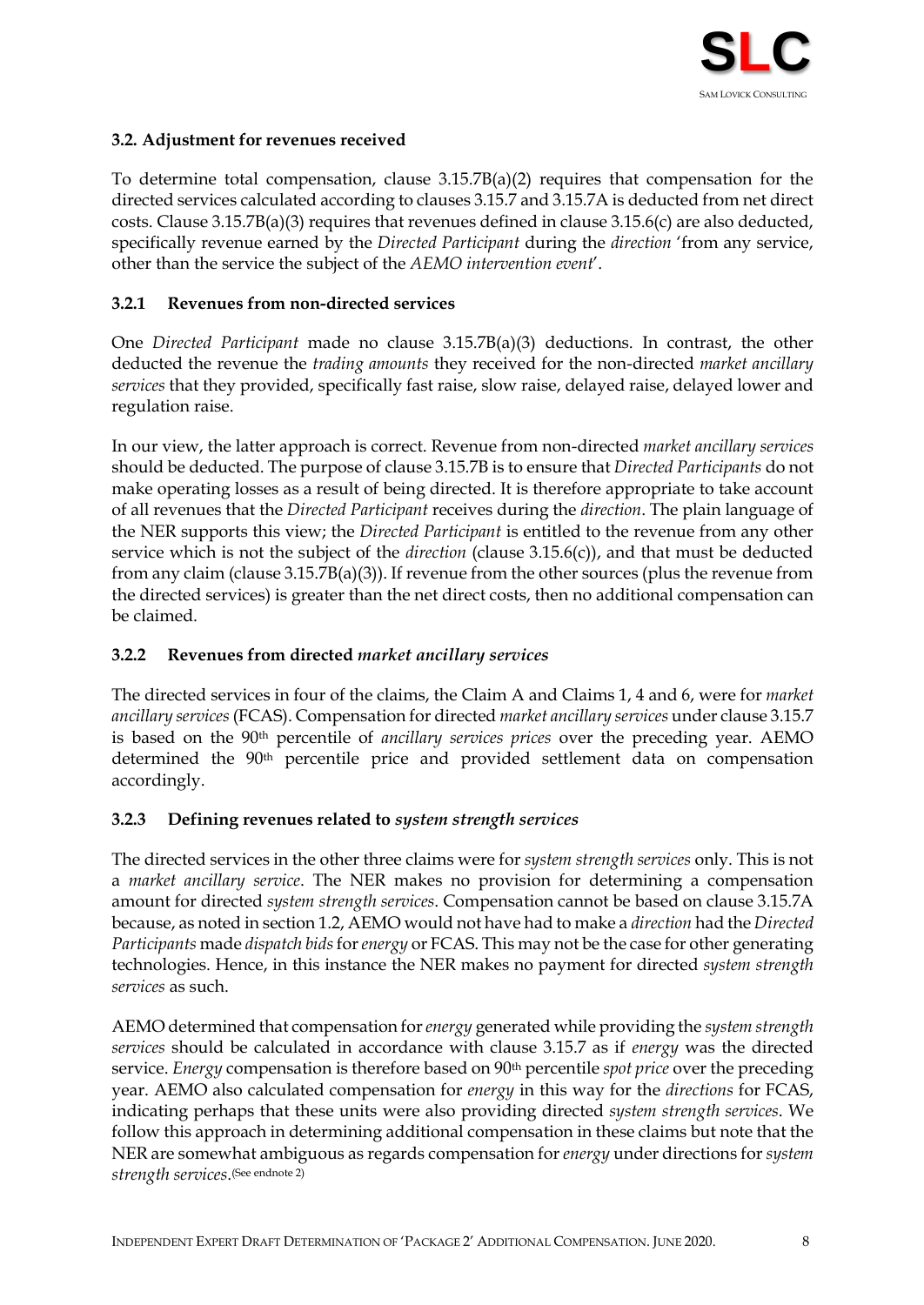

# <span id="page-8-0"></span>**4. Calculations of the claimed amounts**

# <span id="page-8-1"></span>**4.1. Clause 3.15.7B(a)(1) claims for loss of revenue**

The *Directed Participants* did not seek additional compensation for loss of revenue under clause  $3.15.7B(a)(1)$ .

# <span id="page-8-2"></span>**4.2. Clause 3.15.7B(a)(1) claims for additional net direct costs**

The *Directed Participants* sought compensation for additional net direct costs under clause 3.15.7B(a)(1), for fuel costs, start costs and Contingency Raise FCAS recovery charges.

# <span id="page-8-3"></span>**4.2.1 Fuel consumption**

For each of six claims, Claims 1 to 6, the *Directed Participants* provided an Excel spreadsheet setting out aggregate fuel consumption in TJ across a group of generating units. This was evidenced with matching metering data. Fuel consumption for each *direction* in each period was based on the trading load under the *direction* in that period divided by the sum of all trading loads (to which the metered fuel data applied) in that same period. Specific metered fuel consumption was supplied for Claim A.

The approach used in Claims 1-6 implicitly assumed that all the generating units involved had the same heat rate. We investigated whether adjusting fuel consumption to take account of differences in heat rates would materially change the amount of compensation. We determined that the differences would be small. Furthermore, accurate and up to date heat rates were not available. Considering this and the small impact that the heat rate adjustment has on fuel consumption estimates for individual claims (smaller still across all claims in aggregate), we determined that the claimant's approach is appropriate.

Claim A included an incorrect estimate of fuel consumption in one settlement period of the *direction.* This was corrected.

Otherwise, the data and calculations submitted by the *Directed Participants* were sufficient to substantiate the claims in respect of fuel consumption.

# <span id="page-8-4"></span>**4.2.2 Fuel costs**

Both *Directed Participants* provided invoices for fuel purchases in February 2020 indicating the unit cost in \$/GJ. In all cases, the quantity of fuel referenced in the invoices was enough to supply the *Directed Participants* across all the claims. This was appropriate evidence that the *Directed Participants* had incurred costs of at least the invoiced amounts for fuel used to supply the directed services.

One of the *Directed Participants* initially estimated their claim for fuel costs using the spot price for fuel at the time of the *direction*. They submitted that the spot price was the appropriate metric irrespective of the actual cash cost. We do not agree; in our view, the appropriate cost to use is the actual cash cost of the fuel incurred by the *Directed Participant*. The spot price would only be an appropriate metric if it were the cash cost paid*.* As a result, their compensation claim was adjusted to reflect the invoiced cost of fuel. The same party presented an invoice for fuel delivery costs which include both capacity and energy related components.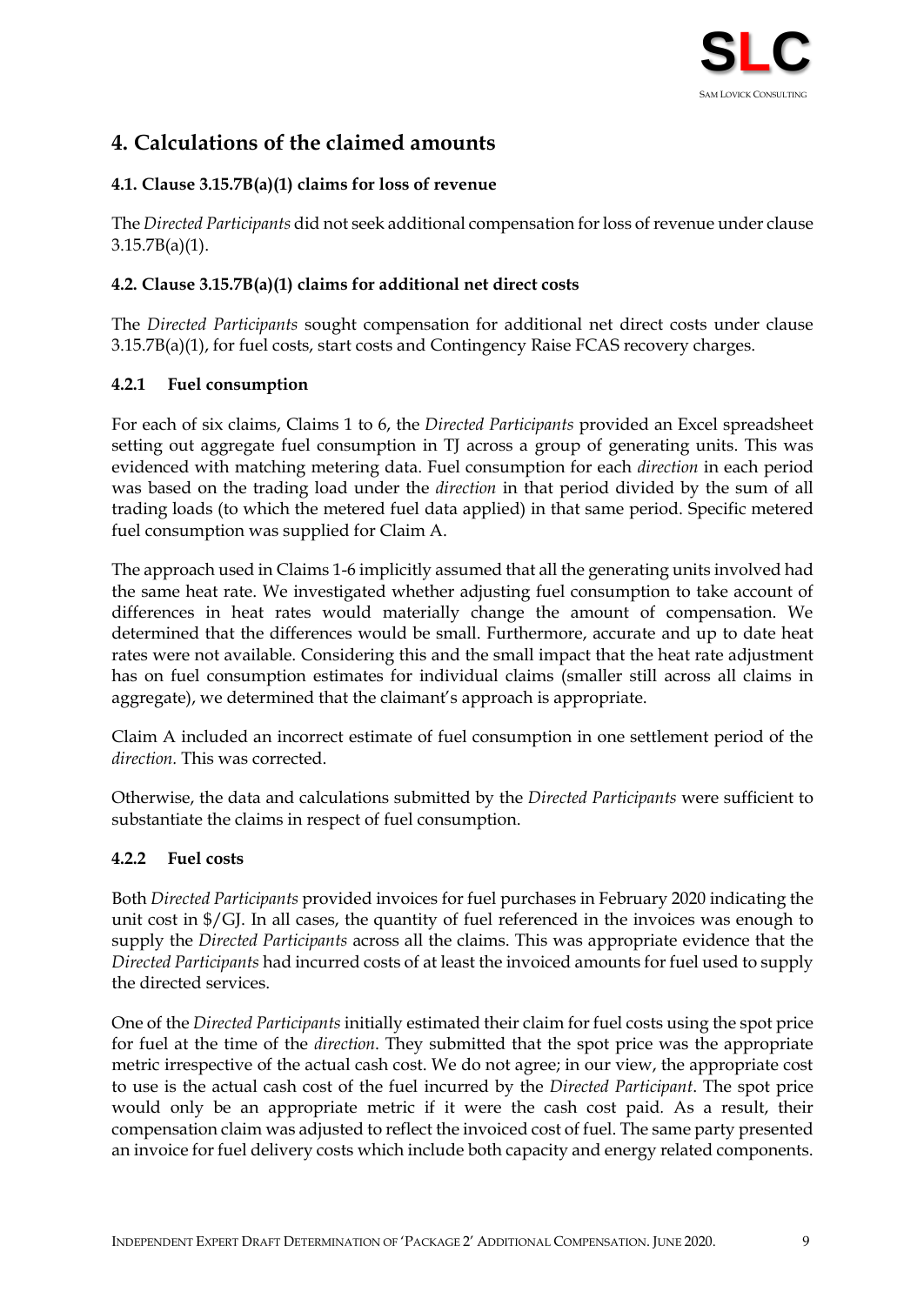

The former did not change with the amount of fuel consumed and was therefore excluded from the claim.

#### <span id="page-9-0"></span>**4.2.3 Start costs**

Claims 1 and 3 included start costs. The *Directed Participant* submitted a spreadsheet for each claim detailing the type of start required delineated in terms of the duration of the prior offtime. Claim 1 might be described as a hot start after a short off-time. Claim 3 might be described as a warm start after a longer off-time. For each start they set out

- electricity consumption in MWh required to start and synchronise the unit;
- the quantity of fuel required to start and synchronise the unit;
- a fixed start cost; and
- the time taken to synchronisation.

As evidence in support of these costs, other than fixed start costs, they submitted an extract from a technical description of the plant contained in an Information Memorandum. This was sufficient to substantiate their claims except in respect of the fixed start cost component.

Total electricity costs were based on the arithmetic average SA regional reference price over the time taken to synchronise (\$46.82/MWh for Claim 1, \$38.04/MWh for Claim 3). Start fuel costs were calculated using the fuel cost set out in section [4.2.2.](#page-8-4) The fuel and electricity costs for starts meet the requirements of clause 3.15.7B for additional net direct costs.

The *Directed Participant* also included an estimate of fixed start costs in their claim for start costs. In discussion they submitted that this was to cover additional operating and maintenance (O&M) costs that are not fuel costs or electricity costs that would not arise absent the start. They were not able to evidence specific component costs as they do not routinely assemble this information.

Despite the lack of additional supporting data, we are reluctant to exclude fixed start costs from the claims as generators certainly incur start-related non-energy O&M costs. They have been recognised in prior clause 3.15.7B determinations of additional net direct costs for open cycle gas turbines. Furthermore, the *Directed Participant* submitted that AEMO itself recognises variable O&M costs in their forecasting and planningiii denominated in \$/MWh although these are not, in our view, an exact parallel of fixed start costs.

There are studies of non-energy variable costs from plant cycling. For example, in 2012 Kumar et aliv estimated the non-energy-related cycling costs for similar US-based plant as between US\$25 and US\$42 per MW (25th and 75th percentiles) for hot starts and US\$36 and US\$87 per MW for warm starts. At current exchange rates, the *Directed Participant's* claims for fixed start

iii See, for example, [https://aemo.com.au/-/media/files/electricity/nem/planning\\_and\\_forecasting/inputs](https://aemo.com.au/-/media/files/electricity/nem/planning_and_forecasting/inputs-assumptions-methodologies/2019/2019-input-and-assumptions-workbook-v1-3-dec-19.xlsx?la=en)[assumptions-methodologies/2019/2019-input-and-assumptions-workbook-v1-3-dec-19.xlsx?la=en](https://aemo.com.au/-/media/files/electricity/nem/planning_and_forecasting/inputs-assumptions-methodologies/2019/2019-input-and-assumptions-workbook-v1-3-dec-19.xlsx?la=en)

iv Kumar N, Besuner , Lefton S, Agan D and Hilleman D (2012) Power Plant Cycling Costs, *National Renewable Energy Laboratory* available at <https://www.nrel.gov/docs/fy12osti/55433.pdf> (last viewed 10 June 2020).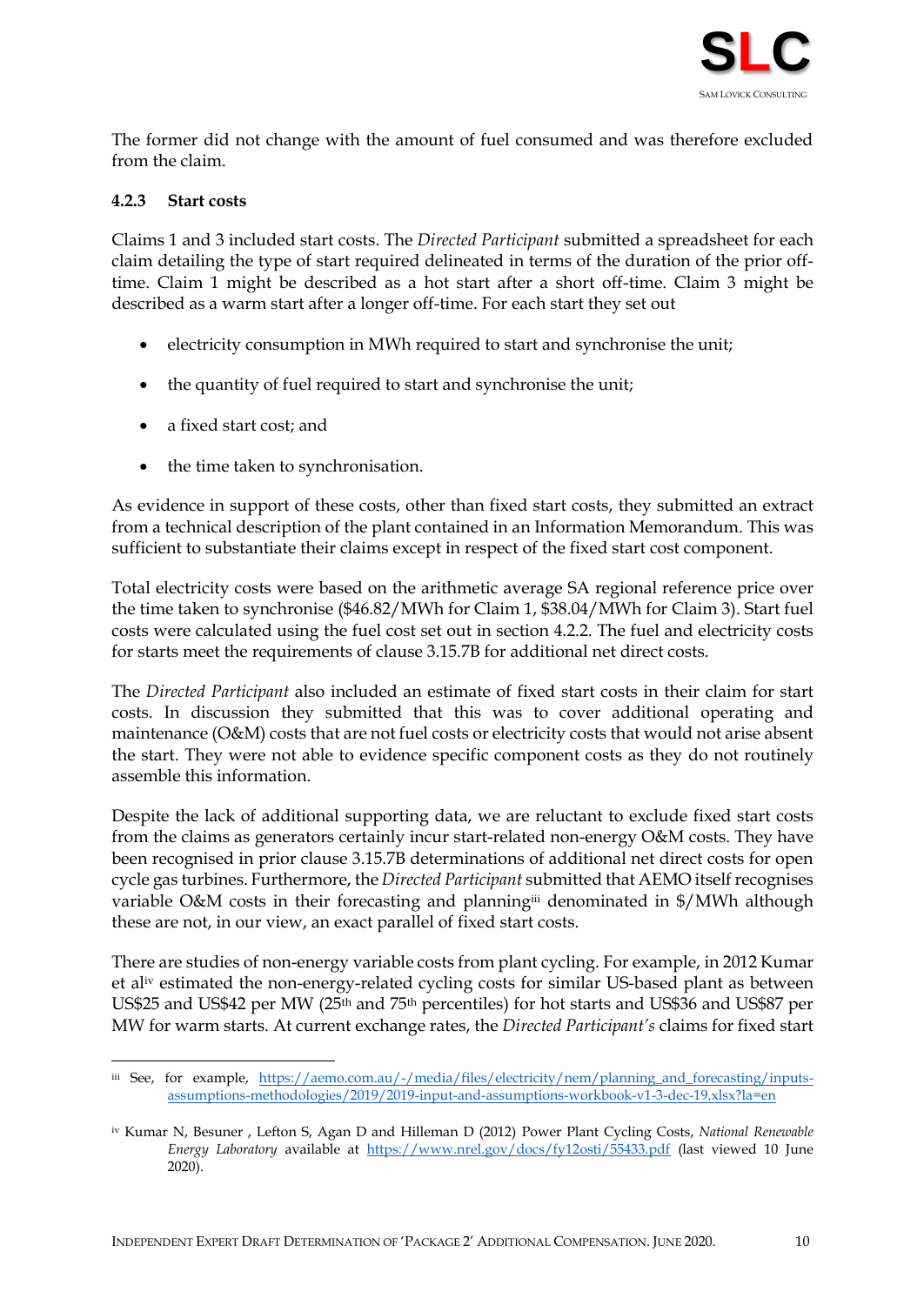

costs are below the lower bounds of these estimates and are small, representing between 2% and 4% of the claimed additional net direct costs. On this basis, we determine that the claims for fixed start costs should be accepted.

### <span id="page-10-0"></span>**4.2.4 Charges for Contingency Raise FCAS recovery**

The *Directed Participants* submitted spreadsheets detailing AEMO charges for Contingency Raise FCAS recovery separated into 6 second, 60 second and 5 minute classes. The spreadsheets allocated the sum of those charges in proportion to trading load (i.e. using essentially the same approach used to allocate fuel consumption to each unit, as set out in section [4.2.1\)](#page-8-3). This reflects the allocation principles set out in clause 3.15.6A(f).

The approach is appropriate, and the data and calculations submitted were sufficient to substantiate their claims in respect of Contingency Raise FCAS recovery.

#### <span id="page-10-1"></span>**4.3. Revenue deductions**

For the reasons set out in section [3.2,](#page-7-0) clause 3.15.7B requires that compensation for directed services and entitlements to *trading amounts*from non-directed services be deducted from costs to determine additional compensation. [Table 1](#page-10-3) summarise which services were and were not directed in these claims; non-directed services are market 'TA' indicating an entitlement to a *trading amount* for the service if it was provided by the *Directed Participant*.

<span id="page-10-3"></span>

| Table 1. Directed and non-directed services |                   |                   |       |       |                 |          |       |                                                                                        |       |  |  |
|---------------------------------------------|-------------------|-------------------|-------|-------|-----------------|----------|-------|----------------------------------------------------------------------------------------|-------|--|--|
|                                             | Energy            | Raise             | Raise | Raise | Lower           | Lower    | Lower | 6 Second 60 Second 5 Minute 6 Second 60 Second 5 Minute Regulation Regulation<br>Raise | Lower |  |  |
| Claim A                                     | <b>Directed</b>   | TA                | ТA    | ТA    | Directed        | Directed | ТA    | ТA                                                                                     | ТA    |  |  |
| Claim 1                                     |                   | Directed Directed | ТA    | TA    | <b>Directed</b> | Directed | ТA    | ТA                                                                                     | ТA    |  |  |
| Claim 2                                     | <b>Directed</b>   | TA                | ТA    | ТA    | TA              | ТA       | TA    | ТA                                                                                     | ТA    |  |  |
| Claim 3                                     | Directed <b>I</b> | TА                | TА    | ТA    | ТA              | ТA       | ТA    | ТA                                                                                     | ТA    |  |  |
| Claim 4                                     |                   | Directed Directed | ТA    | TA    | Directed        | Directed | ТA    | ТA                                                                                     | ТA    |  |  |
| Claim 5                                     | Directed <b>I</b> | ТA                | ТA    | ТA    | TA              | ТA       | ТA    | ТA                                                                                     | ТA    |  |  |
| Claim 6                                     |                   | Directed Directed | ТA    | ТA    | <b>Directed</b> | Directed | ТA    | ТA                                                                                     | ТA    |  |  |

#### <span id="page-10-2"></span>**4.3.1 Compensation for directed services**

The *Directed Participants* provided spreadsheets detailing the compensation for each *direction* for directed *energy* and, where relevant, directed *market ancillary services*. The 90th percentile prices, quantum of services provided, and compensation payments determined under clause 3.15.7(c) for these services were provided to them by AEMO in accordance with clause  $3.15.7(f)$ .

These compensation amounts need to be deducted from net direct costs under clause 3.15.7B(a)(2). One generator appropriately deducted compensation for directed *energy* and FCAS. The other generator appropriately deducted compensation for *energy* but failed to deduct compensation for directed FCAS in three of their claims. This was corrected.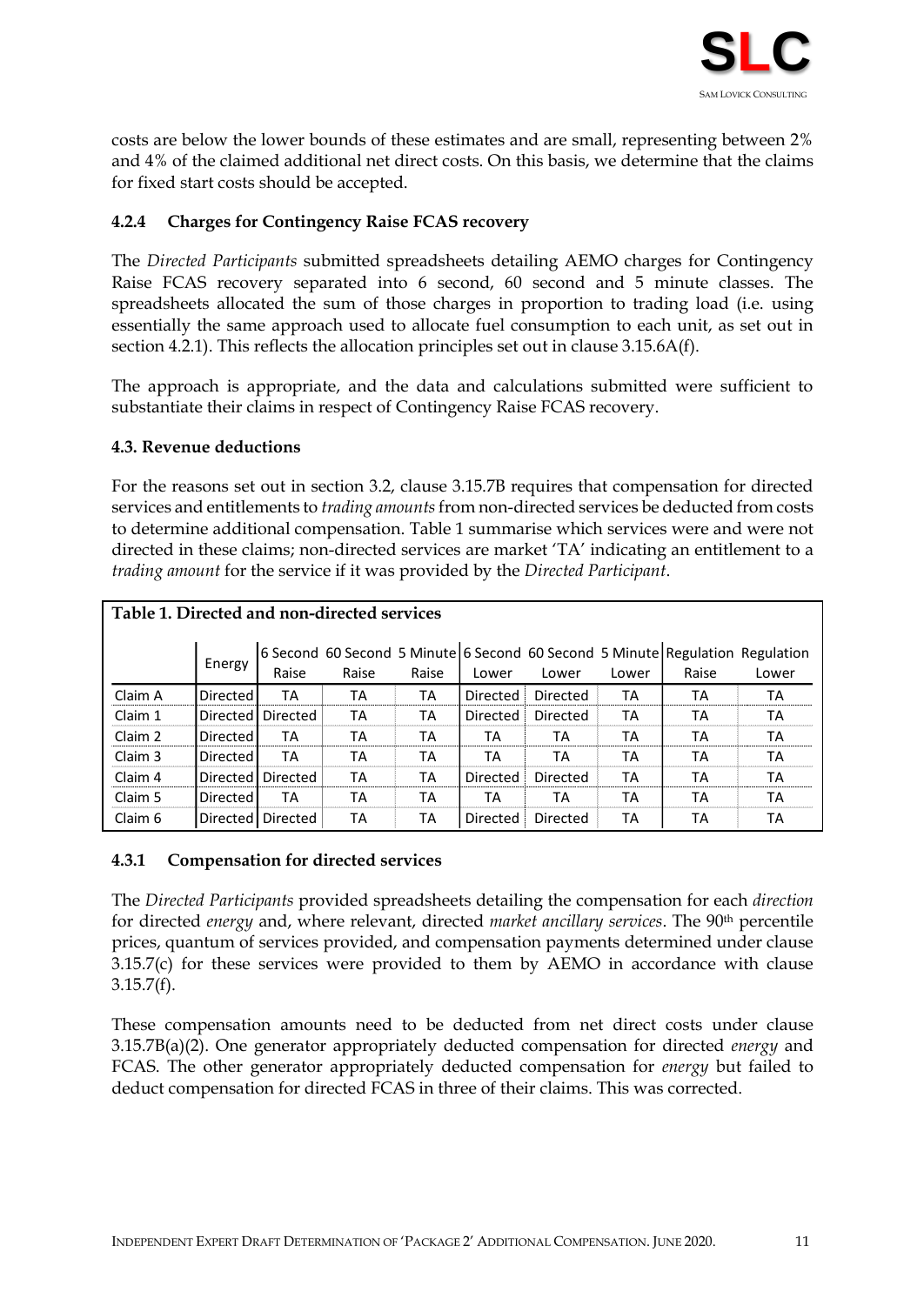

### <span id="page-11-0"></span>**4.3.2 Revenue for services that are not directed**

In its initial claim, one generator did not deduct revenues to which it was entitled for nondirected services supplied during the *directions*. For the reasons set out in section [3.2.1,](#page-7-1) it was entitled to *trading amounts* for *market ancillary services* other than directed FCAS in accordance with clause 3.15.6(c). These must be deducted from any claim for additional compensation under clause 3.15.7b(a)(3). We estimated the *trading amounts* for all the services marked TA for each of the *directions* where this deduction was omitted and deducted them from net direct costs in order to assess the additional compensation. We based these adjustments on data supplied by AEMO.

The other generator deducted revenues for non-directed *market ancillary services* from its claim. However, their estimates of these revenues had calculation errors relating to the last 10-minute period of the *direction*. Their additional compensation claim was adjusted accordingly.

#### <span id="page-11-1"></span>**4.4. Total additional compensation**

Based on the foregoing and in accordance with clause  $3.12.3(c)((1)(B))$ , we have determined that the total amount of clause 3.15.7B compensation payable to the *Directed Participants* in respect of the 7 *directions* in 'package 2' is \$560,276 for billing week 6 and \$85,144 for billing week 7.